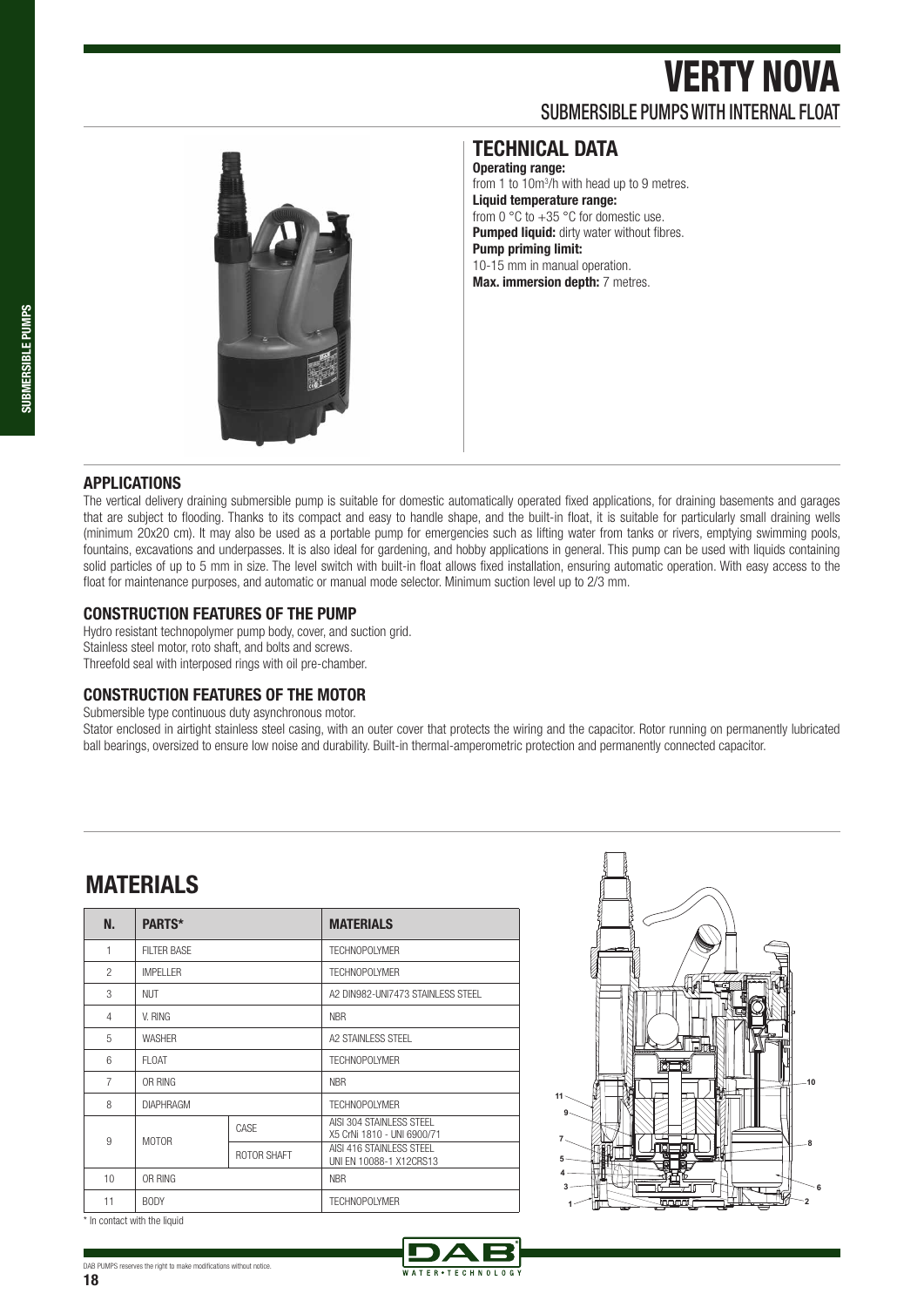## **PERFORMANCE RANGE**

The performance curves are based on kinematic viscosity values = 1 mm<sup>2</sup>/s and density equal to 1000 kg/m<sup>3</sup>. Curve tolerance according to ISO 9906.

### **GRAPHIC SELECTION TABLE**



## **SELECTION TABLE - VERTY NOVA**

| <b>MODEL</b>            | $Q = m^3/h$  |     |                      |      |                       | 4.5 |      |                      |       | 7.5 | a   | 10    | 12  | 13.5 | 15  |
|-------------------------|--------------|-----|----------------------|------|-----------------------|-----|------|----------------------|-------|-----|-----|-------|-----|------|-----|
|                         | $Q=$ $l/min$ | 0   | 16.6                 | 33.3 | 50                    | 75  | 83.3 | 100                  | 116.6 | 125 | 150 | 166.6 | 200 | 225  | 250 |
| <b>VERTY NOVA 200 M</b> | (m)          | 6.9 | $\sim$ $\sim$<br>6.5 |      | 5.8                   | 4.5 |      |                      | 1.8   |     |     |       |     |      |     |
| <b>VERTY NOVA 400 M</b> |              |     | 8.8                  | 8.5  | 0 <sub>1</sub><br>O.1 | 7.8 |      | $\sim$ $\sim$<br>б., | 1.8   | 5.7 | 4.2 | 3.5   |     |      |     |